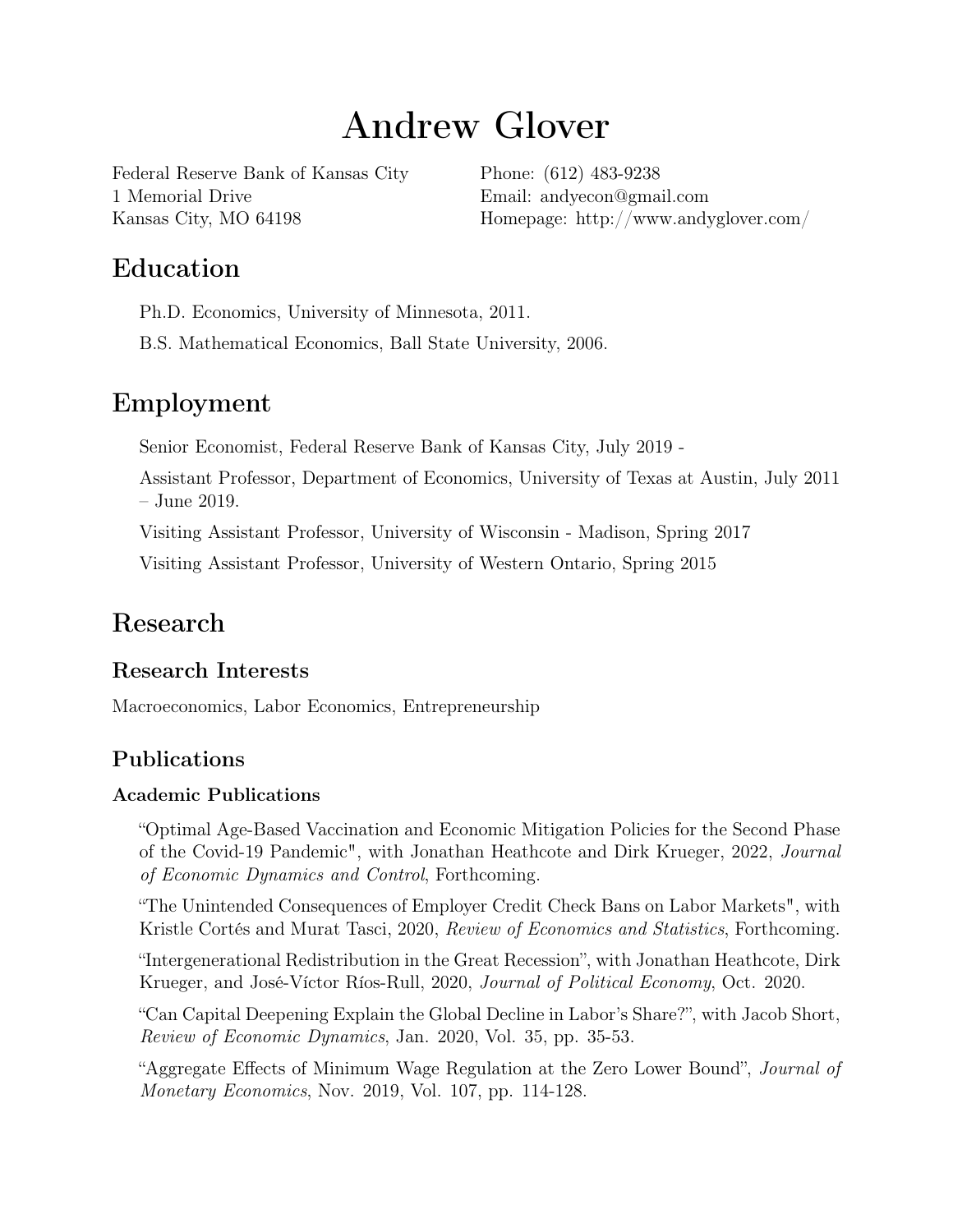#### Federal Reserve Publications

"What Happens When the Minimum Wage Rises? It Depends on Monetary Policy", with Jose Mustre-Del-Rio, Federal Reserve Bank of Kansas City Economic Review, Q3 2021, forthcoming.

"Puzzlingly Divergent Trends in Household Wealth and Business Formation", with Justin Barnette, Federal Reserve Bank of Kansas City Economic Review, Q2 2021, 5-16.

"Inflation Expectations Limit the Power of Negative Interest Rates", with Emily Pollard, Federal Reserve Bank of Kansas City Economic Bulletin, March 2020

"Facts on the Distributions of Earnings, Income, and Wealth in the United States: 2007 Update", with Javier Díaz-Giménez and José-Víctor Ríos-Rull, Federal Reserve Bank of Minneapolis Quarterly Review, February 2011, Vol. 34 No. 1

#### Submitted Papers

"Health vs Wealth: On the Distributional Effects of Controlling a Pandemic", with Jonathan Heathcote, Dirk Krueger, and José-Victor Ríos-Rull, 2020

"Employer Credit Checks: Poverty Traps Vs. Matching Efficiency", with Dean Corbae, 2018 Reject and Resubmit

"The Demographics Origins of the Decline in Labor's Share", with Jacob Short 2018

#### Working Papers

"Negative Nominal Interest Rates Can Worsen Liquidity Traps", FRB KC WP 19-07, 2019

"Minimum Wages and Liquidity Traps: Aggregate Stability vs. Labor Market Efficiency", 2019

"A Simple Adverse-Selection Theory of Credit Score", with Dean Corbae 2016

"Bankruptcy, Incorporation, and the Nature of Entrepreneurial Risk", with Jacob Short 2015

"A Quantitative Rat-Race Theory of Labor Market Dynamics" 2014

### Teaching

#### University of Texas

Macroeconomic Theory I (PhD) - 2011-2018

Intermediate Macroeconomics- 2011-2018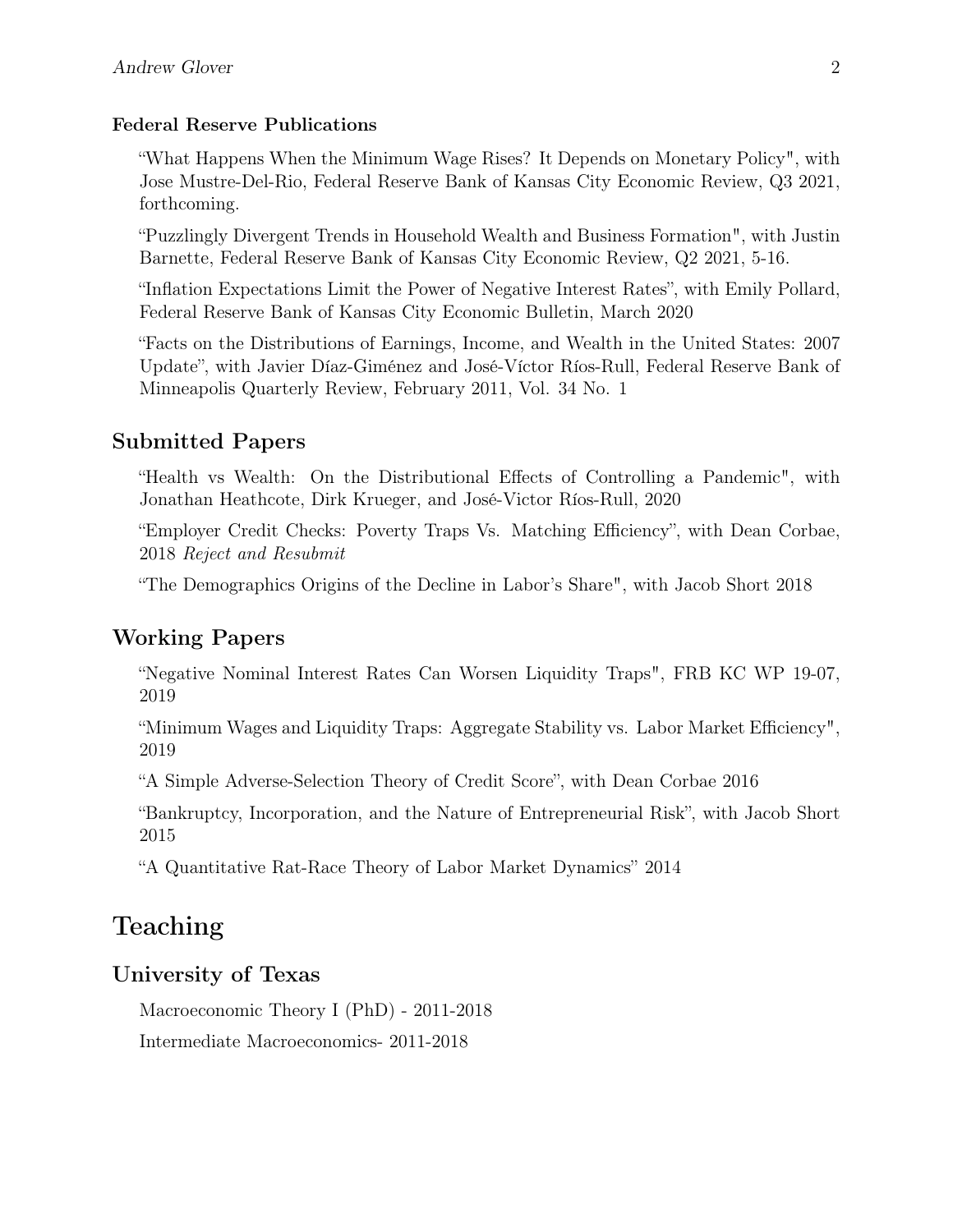#### University of Wisconsin Madison

Intermediate Macroeconomics - 2017

#### University of Western Ontario

Macroeconomic Theory II (PhD) - 2015

#### University of Minnesota

Numerical Methods for PhD Students- Summer 2010

Introductory Macroeconomics- Fall 2007, Spring 2008

#### Conference and Seminar Presentations

2022 - LAEF UC-Santa Barbara (scheduled), Midwestern Economic Association (scheduled)

2021 - Federal Reserve System Macro, Southern Economic Association

2029 - Federal Reserve Bank of Kansas City, Indiana University - Bloomington, Federal Reserve Board of Governors

2018 - Consumer Financial Protection Bureau Research Conference, Midwest Macroeconomics Spring Meeting - Madison, Society for Economic Dynamics - Mexico City, Federal Reserve Bank of Philadelphia Biennial Conference on Consumer Finance and Macroeconomics

2017- UW Madison Finance, Society for Advancement of Economic Theory Summer Meeting, San Francisco Federal Reserve - Macro and Labor Economics First Annual Conference

2016- SF Fed West Coast Search and Matching Workshop, Minneapolis Fed, NBER Summer Institute - Aggregate Implications of Micro Consumption Behavior, Ohio State University

2015- University of Western Ontario, Federal Reserve Bank of Cleveland, Kent State University, Society for Economic Dynamics - Warsaw, CIREQ-McConnell - Information Frictions in the Labor Market

2014- Ball State University, Federal Reserve Bank of New York, Koc University, Goethe University, North American Meeting of the Econometric Society (Minneapolis)

2013- Federal Reserve Bank of Saint Louis , University of Indiana - Bloomington , Notre Dame University , Econometric Society North American Meeting (Los Angeles), Society for Economic Dynamics (Seoul), University of British Columbia - Vancouver School of Economics , Midwest Macroeconomics Meeting (Minneapolis)

2012- University of Wisconsin - Madison , Calgary University , Rice University , Louisiana State University , Markets Group Summer Workshop at the Chicago Federal Reserve